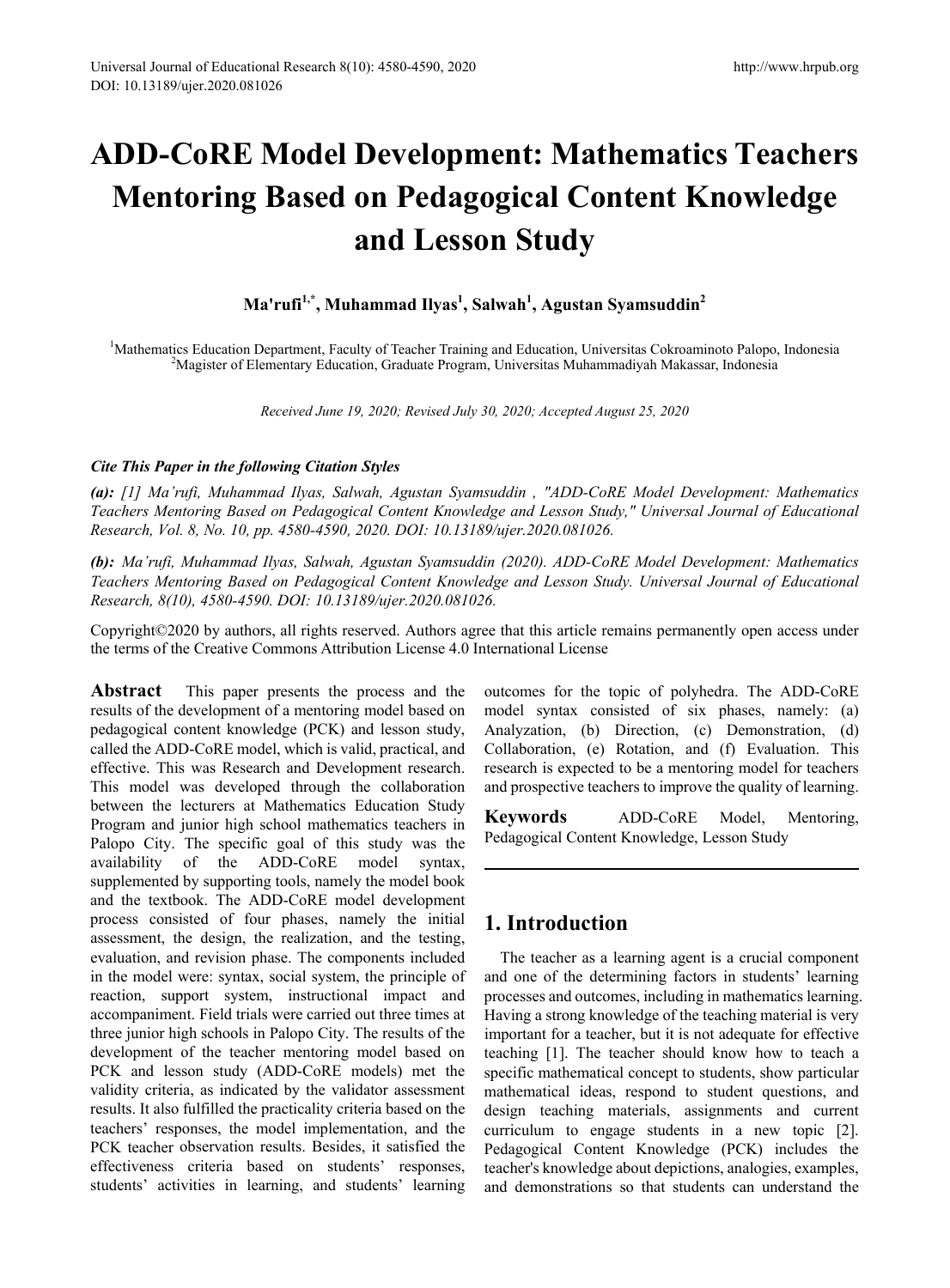teaching materials. The teachers should know the characteristics of the materials and the students [3]. Such knowledge allows teachers to represent the mathematical concepts to be easily understood by the students [4].

PCK is a distinctive competency of the teachers in the form of content knowledge, the pedagogy, and the knowledge about students. This knowledge is formed over time as the teaching experience increases. PCK is not equal for all teachers, instead it is individual specialized expertise that has different features and it is influenced by the context or teaching atmosphere and experience. PCK can be the same for some teachers and different for other teachers [5]. However, PCK is a meeting point for professional knowledge or teacher expertise. Therefore, many researchers conclude that PCK is the knowledge developed by teachers over time, through experience in teaching the material in various ways to gain the richness of student understanding.

The results of Ma'rufi's research [6] showed that the PCK of mathematics teachers on quadratic function material is diverse in terms of the differences in teaching experiences. The class observation of ten mathematics teachers was conducted in three public schools in Palopo. It was found that in general new teachers were treated equally as experienced teachers. The main tasks of new teachers are teaching, and other tasks related to learning carried out independently without supervising by qualified teachers. This shows that teacher mentoring is vital for fellow teachers and between the lecturers and teachers.

Lesson Study is a learning assessment activity carried out by a group of teachers/lecturers collaboratively and continuously to test and improve the effectiveness of learning. It provides a way for teachers to be able to improve learning systematically. It enables a process for collaborating and designing lessons as well as evaluating the success of the teaching strategies implemented to improve students' learning processes and achievement [7-8].

Teacher professionalism is critical to be developed and fostered continuously through teacher mentoring. PCK is a particular type of knowledge for teachers for effective learning. It is studied and developed through lesson study in collaboration with mathematics education lecturers and mathematics teachers. Thus, the research on the development of mentoring models of mathematics teachers based on PCK through lesson study is paramount to study sustainably.

This research described the development of a mathematics teacher mentoring model based on PCK and lesson study, called ADD-CORE model. This study aimed to determine the process and the development of a valid, practical and effective mathematics teachers mentoring model based on PCK and lesson study (ADD-CoRE models).

## **2. Literature Review**

#### **2.1. Pedagogical Content Knowledge**

PCK is a method to know how to present topics effectively and to encourage students' understanding and learning, while at the same time reducing misconceptions and difficulties about the topic. PCK consists of knowledge about the representation of ideas, analogies, illustrations, examples, explanations, and demonstrations. PCK is a way to represent and formulate the lessons to be understood by students. According to Ma [9], PCK in mathematics learning is teacher's ability to use his/her mathematics knowledge to review and explore mathematical topics and to present the contents in ways that make learning mathematics successful. The teacher should be able to demonstrate the breadth, the depth, and the connectedness of the content knowledge to express mathematical solutions. Furthermore, Stevens [10] explained that PCK emphasizes more on the understanding of mathematics taught and the ability to use mathematics flexibly by discovering various ways to represent ideas for strengthening students' conceptual understanding.

Kilic [2] argued that mathematics learning consists of four components, namely: (1) Knowledge of Subject Matter, (2) Knowledge of Pedagogy (3) Knowledge of Learners and (4) Knowledge of Curriculum. While Magnusson [11] suggested that there are five components of PCK, including; (1) orientation to teaching science, (2) knowledge of assessment, (3) knowledge of curriculum, (4) knowledge of students' understanding, and (5) knowledge of instructional strategies.

Based on the above description about PCK, it can be concluded that PCK in mathematics implies that a teacher must be able to use his/her mathematical knowledge to study mathematical topics taught and use various methods and representations to strengthen students' understanding for students' success in learning mathematics.

#### **2.2. Lesson Study**

The Lesson Study originates from Japan; it is a systematic process used by Japanese teachers to examine the effectiveness of their teaching to improve learning outcomes. The systematic process is the collaborative work of teachers to develop plans and learning tools; to conduct observations, reflection and revision of the learning plans cyclically and continuously. According to Lewis [7], the ideas in Lesson Study are straight forward; if the teacher wants to improve the learning process, one of the best ways is collaborating with other teachers to design, observe and reflect on the learning process.

There are seven keywords in the definition of lesson study, namely professional development, learning assessment, collaborative, sustainable, collegiality, mutual learning, and learning community. Lesson Study aims to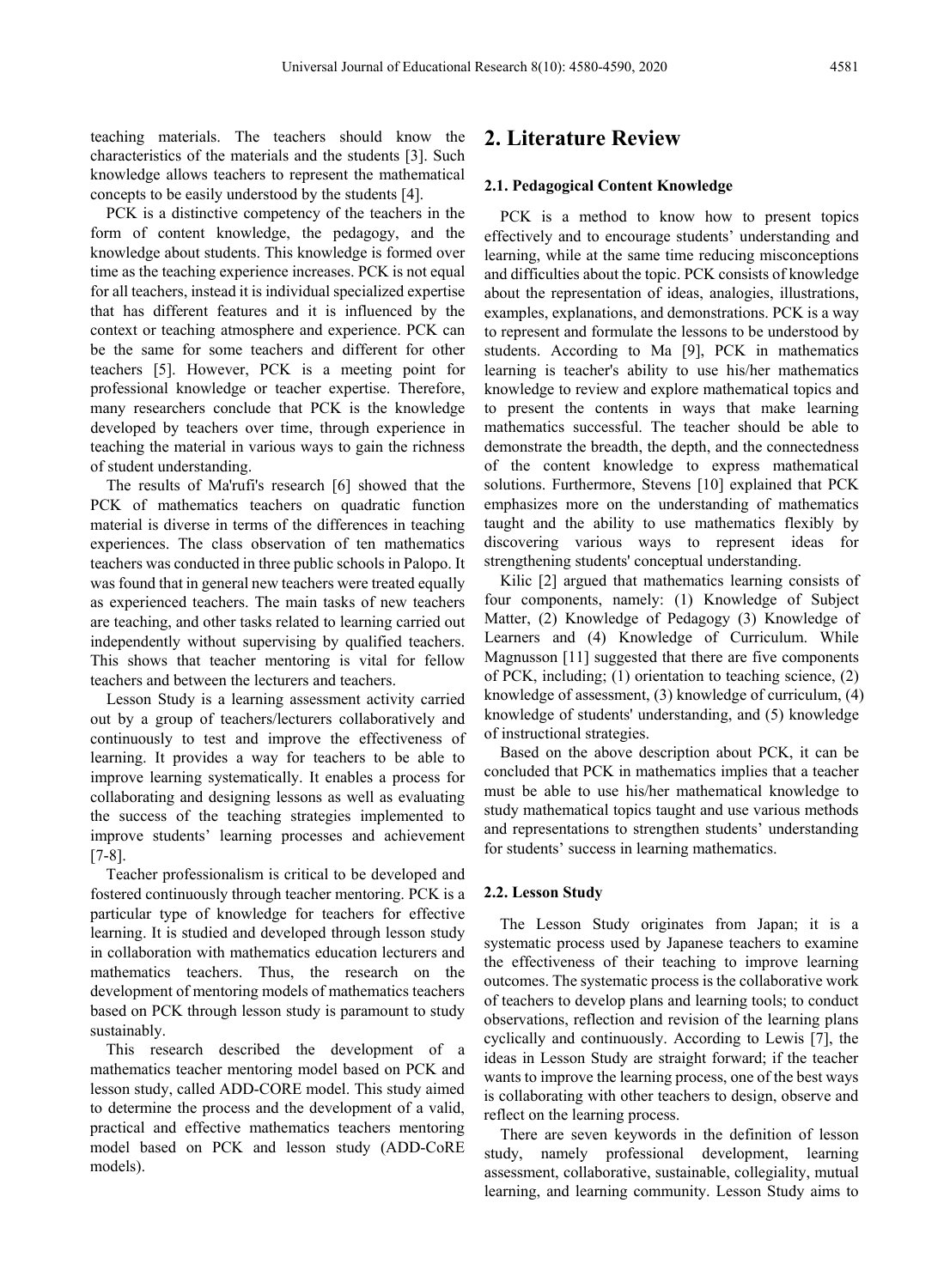foster the teaching profession so that the teachers will<br>enhance their capacity building continually. their capacity building continually. Professionalism can decrease over time without the mentoring process. The mentoring process is undertaken regularly through collaborative learning. Learning assessment must also be done periodically. For example once or twice a week, because building a learning community means building the culture that facilitates the mutual learning process, respect, assistant and ego restrain as well as peer review.

Based on the explanation above, it can be concluded that lesson study is a learning assessment activity conducted by a group of teachers or lecturers collaboratively and continuously to test and to improve the effectiveness of learning. Through the lesson study, the teachers or lecturers are sharing their understanding and experience along with designing, observing and reflecting on the learning conducted.

#### **2.3. Teacher Mentoring Model**

Teacher professionalism development, especially for beginner teachers, can be done through teacher induction and mentoring programs. The induction program is one of the stages of sustainable professional development for a teacher. The implementation of a good induction and mentoring program must be systematic and planned based on the concept of collaboration and partnership between teachers employing a professional learning approach. Induction and mentoring programs for new teachers can be carried out by experienced teachers, principals, and school supervisors. In addition, teacher mentoring programs can be developed through cooperation and partnership between the Faculty of Teacher Training and Education and schools. It may also be between lecturers and teachers in reviewing the content of the materials and how to teach then so that students can understand them easily.

Haney in Anwer et al. [12] stated that "mentoring as the relationship between more experienced and less experienced people, as he says' it is actually a relationship between an experienced and a less experienced person in which guidance, advice, support and feedback are provided ". Whereas Collison in Manzar-Abbas et al., [13] believed that "mentoring is the interaction between a novice (the student teacher) and an expert (the teacher), which contributes to the novice's learning".

Mentoring is a model of teacher coaching and assisting through collaboration between lecturers and teachers. Lecturers are required to conduct the Tridharma of higher education, namely: conducting education and teaching, research, and community services. The results of lecturers' research are implemented in the community, including in schools as a form of community services. Teachers are required to undertake self-development, but they need guidance and assistance to develop professionalism sustainably. Collaboration between lecturers and teachers

in planning, implementing the learning, and reflecting can improve the quality of learning.

## **3. Research Methods**

This research was Research and Development, aiming to develop a model of mathematics teacher mentoring based on PCK and lesson study (ADD-CoRE Model). The model development carried out in this study is based on the development of the Plomp model [14], consisting of five phases, namely: (a) Initial assessment, (b) Design, (c) Realization (construction), and (d) Testing, evaluation and revision, and (e) Implementation. The activities at each phase of the development were as follows.

- 1) Phase-1 is a preliminary assessment of the development of the ADD-CoRE Model which included an initial investigation of the model and supporting tools.
- 2) In Phase-2, mathematical teacher mentoring model was designed based on PCK (ADD-CoRE Model) and lesson study. The activities in Phase-2 included (a) designing the syntax, (b) designing the social system (the situation or rules that applied in the ADD-CoRE Model), (c) determining the support system, (e) compiling instructional and following impacts [15]. In this phase, a supporting instrument was also designed following the design of the ADD-CoRE Model. The instruments were designed, namely model books and textbooks.
- 3) In Phase-3, a PCK-based mathematics teacher mentoring model was created as a continuation of the design phase. The activities in Phase 3 were the realization of the model designed in Phase 2.
- 4) Activities in Phase 4 focused on two things, validating and conducting field trials. The validation process involved validating Prototype-1 (ADD-CoRE Model) along with the instruments used. The field trial activity aimed to investigate whether the developed model that had been declared valid was effective and efficient. The trials were carried out repeatedly on the expanded samples for each trial. A trial was conducted to obtain results about a PCK-based mathematics teacher mentoring model and a valid, effective and efficient lesson study.
- 5) Activities in phase-5 were implementing the valid, practical and efficient final prototype of ADD-CoRE model and the supporting instrument for junior high school mathematics teachers in several schools.

The focus of these articles is the four phases of the Plomp development model, an extended trial of several mathematics teachers in Palopo. Validation and trial results were used to examine and describe the valid, practical and efficient ADD-CoRE model. There were three types of instruments used, namely the validity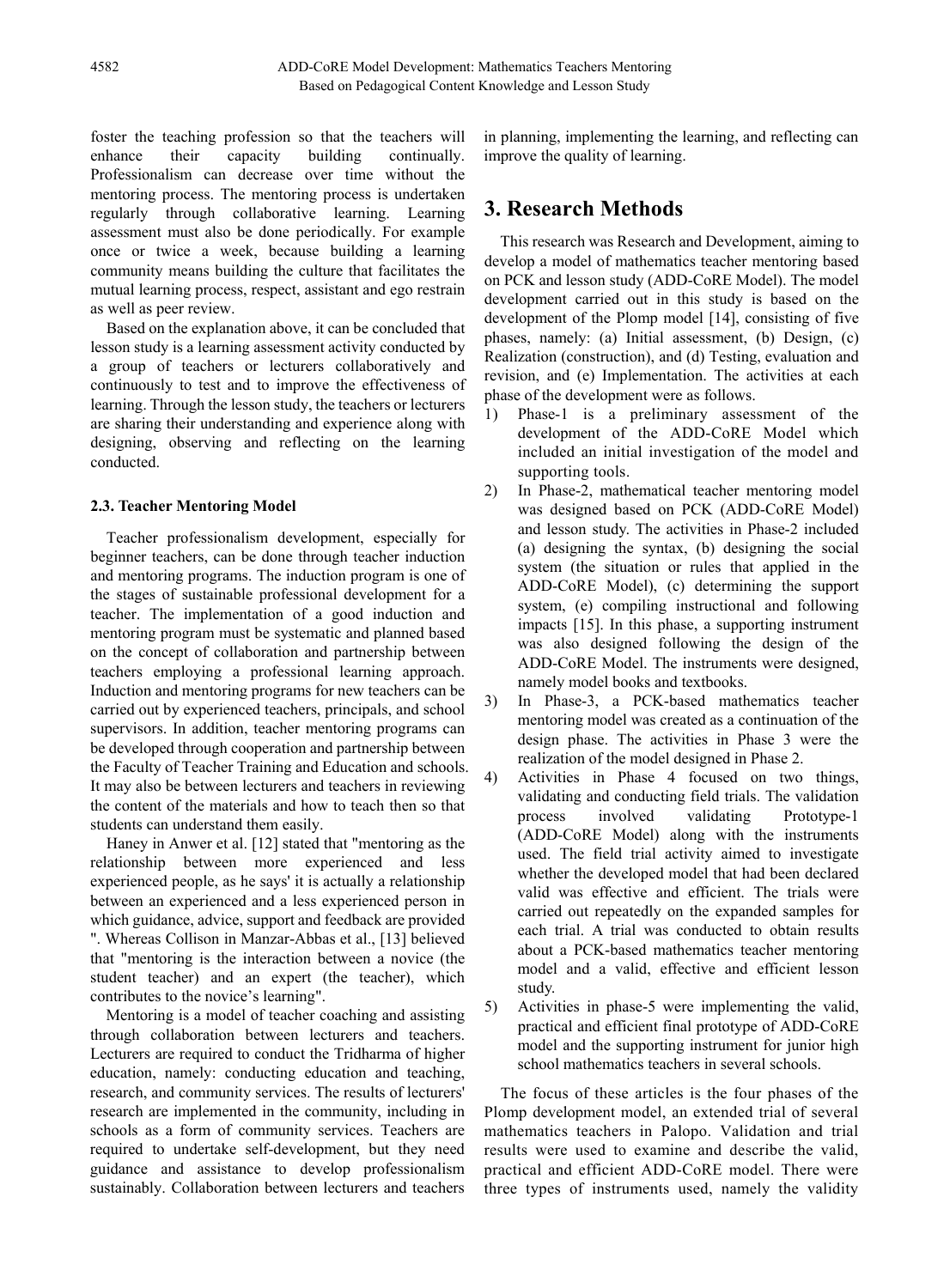model; the effectiveness instruments consisting of student questionnaires, student activity observation sheet, learning outcomes test; and the instruments of practicality comprising teacher questionnaires, observations of the implementation of the ADD-CoRE model, PCK observation sheet.

The ADD-CoRE model and the supporting instruments are said to have fulfilled the effectiveness criteria if (1) students respond positively to the mentoring model especially at the collaboration and rotation stages; (2) students are active in the classroom, and the misconceptions, difficulties, and student errors are reduced; and (3) students' learning outcomes classically exceed the minimum criteria of mastery learnings.

The ADD-CoRE model and supporting instruments are said to have fulfilled the practicality criteria if (1) mentor (expert) and mentee (teacher) provide positive response to the model, that the teacher (mentee) should apply it to create a better learning, and (2) the level of implementation of the ADD-CoRE model falls under the category of most of the aspects implemented. Furthermore, to determine the practicality of the ADD-CoRE model and the learning instruments that refer to the model, the researcher took into account the expert and teacher considerations as well as the observations by two observers using the observation sheet of the ADD-CoRE model.

Afterwards, the data were analyzed quantitatively. Data concerning the results of validation by experts were analyzed to determine the validity of the ADD-CoRE model and its supporting instruments, while the data of the trial in the classroom were used to determine the practicality and effectiveness of the ADD-CoRE model.

The practicality data of the ADD-CoRE model consisted of three parts, namely (1) data concerning the results of the feasibility assessment of the ADD-CoRE model implementation from two experts, (2) data on the general implementation of the ADD-CoRE model from two observers, (3) data of the mentees' (teachers') responses to the ADD-CoRE model, and (4) data about the PCK observation of the mentees (teachers). The following categories were used to analyze whether the data were valid, feasible, and implemented.

The criteria used to decide that the ADD-CoRE model had an adequate degree of validity was modified from Utomo [17], which were if (i) the minimum V value for all aspects of the supporting instruments was in the "valid" category, and (ii) the minimum V value for syntax, social systems and the principle of reaction aspects were in the "valid" category. The criterion used to determine that the ADD-CoRE model was feasible was if the minimum F value was in the "quite feasible" category, meaning that the model was "not revised". The criterion used to decide that the ADD-CoRE model had an adequate degree of implementation was if the minimum W value was in the category of "mostly implemented", meaning that the model was "not revised". If the W value was in another category, then a revision was necessary to the aspects with low marks. Furthermore, the re-observing and re-analysing would be conducted towards the learning of the revised ADD-CoRE model.

Analysis of the ADD-CoRE model effectiveness was based on three components, namely (1) students' learning outcomes, (2) students' activities, and (3) students' responses to learning. If a student received a learning outcome score  $\geq$  the minimum criteria of mastery learning then the student mastered the learning. If the minimum 85% of students reached the minimum criteria of mastery learning, then classical mastery learning had been achieved. The observation results of students' activities were analysed and described based on four assessment categories, namely: (1) "very unengaged", (2) " unengaged ", (3) " engaged ", (4) "very engaged". It was expected that students' activities were in the engaged category. Students' response of the ADD-CoRE model learning were analysed based on the percentage of positive responses. The minimum effective criterion for students' responses was if more than 50% of students responded positively to at least 70% of the aspects asked.

| No            | Interval              |                       |                     | Category                                             |  |
|---------------|-----------------------|-----------------------|---------------------|------------------------------------------------------|--|
|               | V < 1.5               | F < 1.5               | W < 1.5             | Invalid, Infeasible, No implementation               |  |
| $\mathcal{L}$ | $1.5 \leq V \leq 2.5$ | $1.5 \leq F \leq 2.5$ | $1.5 \le W \le 2.5$ | Less valid, Less feasible, A little Implementation   |  |
|               | $2.5 \le V \le 3.5$   | 2.5 < F < 3.5         | $2.5 \le W \le 3.5$ | Quite valid, Quite feasible, Nearly half Implemented |  |
| 4             | 3.5 < V < 4.5         | $3.5 \le F \le 4.5$   | $3.5 \le W \le 4.5$ | Valid, Feasible, Mostly Implemented                  |  |
|               | 4.5 > V               | $4.5 \geq F$          | 4.5 > W             | Very valid, Very feasible, All implemented           |  |

**Table 1.** Interval for Validity, Feasibility, and Implementation Categories

Source: Darwis [16]

Annotation:

V is the validity of the ADD-CoRE model

F is the feasibility of applying the ADD-CoRE model

W is the implementation of ADD-CoRE model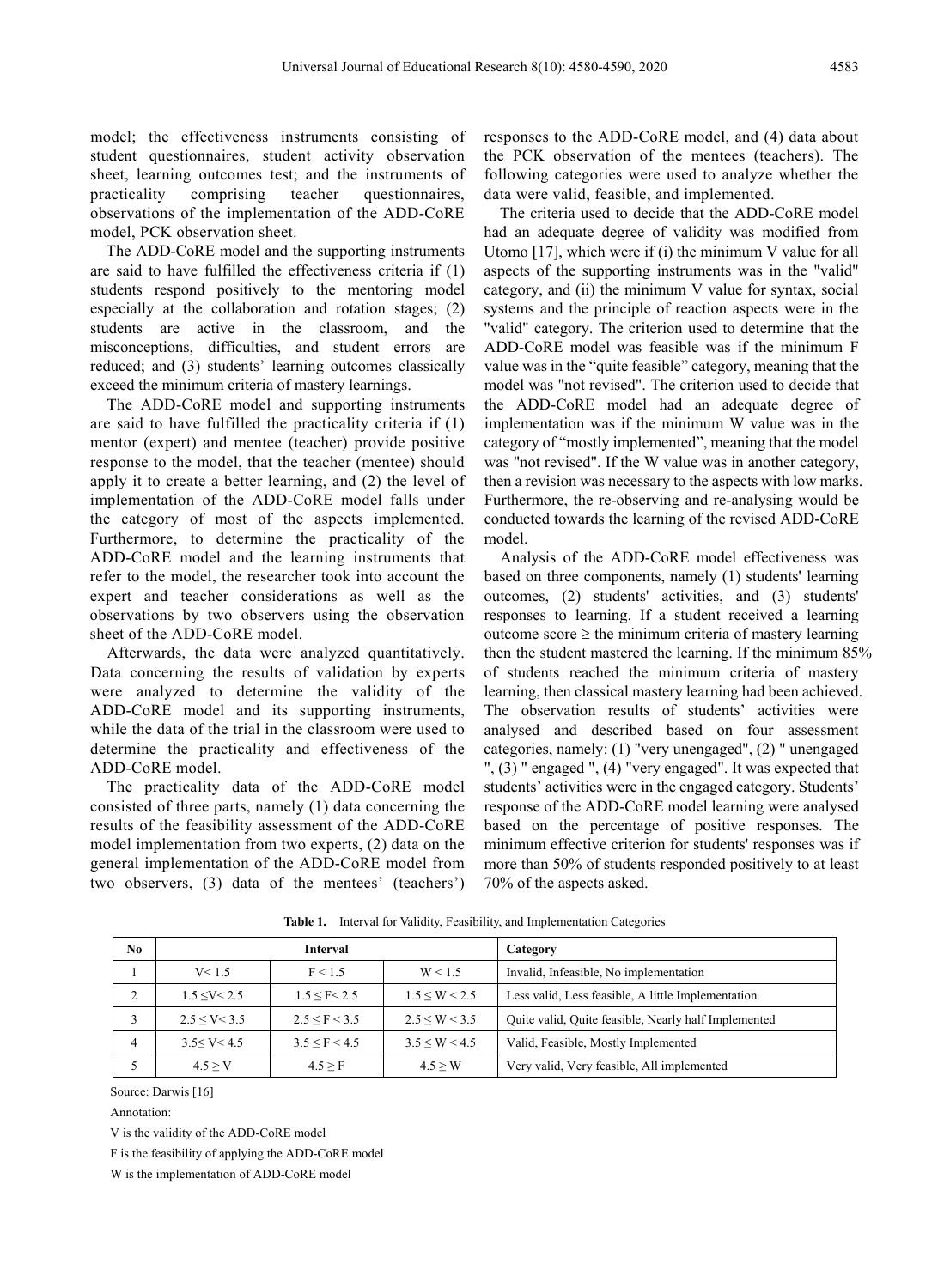The ADD-CoRE model was developed through the collaboration between lecturers at the mathematics education study program at the University of Palopo Cokroaminoto and the junior high school mathematics teachers in Palopo. The subjects of the study were selected from 15 mathematics teachers spreading across 11 junior high schools in Palopo. The ADD-CoRE model was developed on the topic of polyhedra. The topic was chosen based on the discussion involving the subjects of the study. It was found that the topic was not only difficult for students to understand but also for teachers to teach. Then, three mathematics teachers, who had difficulty in teaching, were selected. The three teachers came from Palopo Cokroaminoto Junior High School, Junior High School 8 Palopo, and Junior High School 12 Palopo.

Trials were conducted three times in the three junior high schools in Palopo. Each trial was conducted for four times of mentoring. The first trial was administered for the mathematics teacher at Palopo Cokroaminoto junior high school, the second trial was for the mathematics teacher at junior high school 8 Palopo, and the third trial was for the mathematics teacher at junior high school 12 Palopo.

# **4. Result**

#### **4.1. Results of the ADD-CoRE Model Development**

The developed model was a mentoring model based on PCK and lesson study. The model was abbreviated as an ADD-CoRE Model. PCK is an integrated knowledge between the mathematical content knowledge, pedagogical knowledge and students' knowledge that is implemented in mathematics learning, so the learning materials are easy to understand. There were three components of PCK in this research, namely content knowledge, pedagogical knowledge, and knowledge about students. This research prototype was tested in three junior high schools, namely Palopo Cokroaminoto junior high school, junior high school 8 Palopo, and junior high school 12 Palopo.

The developed PCK and Lesson Study-based mathematics teacher mentoring Model (ADD-CoRE Model) consisted of five components, namely: syntax, social systems, principles of reaction, support systems, and instructional as well as accompaniment impacts. The developed syntax of the ADD-CoRE Model consisted of six phases, namely Analysis, Direction, Demonstration, Collaboration, Rotation, and Evaluation Phase, abbreviated as ADD-CoRE.

| <b>Description</b><br><b>Phase</b> |                                                                                                          | <b>PCK Components</b>                                                | <b>Mentor/Mentee Behaviour</b>                                                                                                                                        |  |  |
|------------------------------------|----------------------------------------------------------------------------------------------------------|----------------------------------------------------------------------|-----------------------------------------------------------------------------------------------------------------------------------------------------------------------|--|--|
| Plan                               |                                                                                                          |                                                                      |                                                                                                                                                                       |  |  |
| Analysis                           | Identifying problems, such as<br>students'<br>content<br>and<br>difficulties                             | Students' knowledge<br>Content knowledge                             | The teacher examines and describes the learning<br>content that is considered the most difficult to teach and<br>hard for students to understand                      |  |  |
| Direction                          | Directing/guiding in creating<br>learning media                                                          | Curriculum<br>Knowledge                                              | The lecturer directs and guides teachers in designing<br>learning instruments and tools for the class so that they<br>are easily understood and taught by the teacher |  |  |
| Demonstration                      | Demonstrating/modelling how<br>to present a certain topic in a<br>class by the mentor                    | PCK knowledge                                                        | The lecturer demonstrates and models how to teach a<br>certain topic                                                                                                  |  |  |
| D <sub>0</sub>                     |                                                                                                          |                                                                      |                                                                                                                                                                       |  |  |
| Collaboration                      | Collaborating<br>in<br>managing<br>learning in mentor and mentee<br>classes                              | Pedagogical<br>knowledge<br>Content knowledge<br>Students' knowledge | Lecturers and teachers collaboratively teach a certain<br>topic in the classroom                                                                                      |  |  |
| Rotation                           | Mentees independently teach a<br>certain topic to students in the<br>class                               | Pedagogical<br>knowledge<br>Content knowledge<br>Students' knowledge | Teachers independently teach a certain topic to students<br>in the class                                                                                              |  |  |
| See                                |                                                                                                          |                                                                      |                                                                                                                                                                       |  |  |
| Evaluation                         | Evaluating the weakness and<br>the strengths of the learning to<br>students'<br>enhance<br>understanding | Students' knowledge                                                  | Mentors and mentees analyse the strengths and<br>weaknesses of learning conducted to increase students'<br>understanding                                              |  |  |

**Table 2**. Syntax of the ADD-CoRE model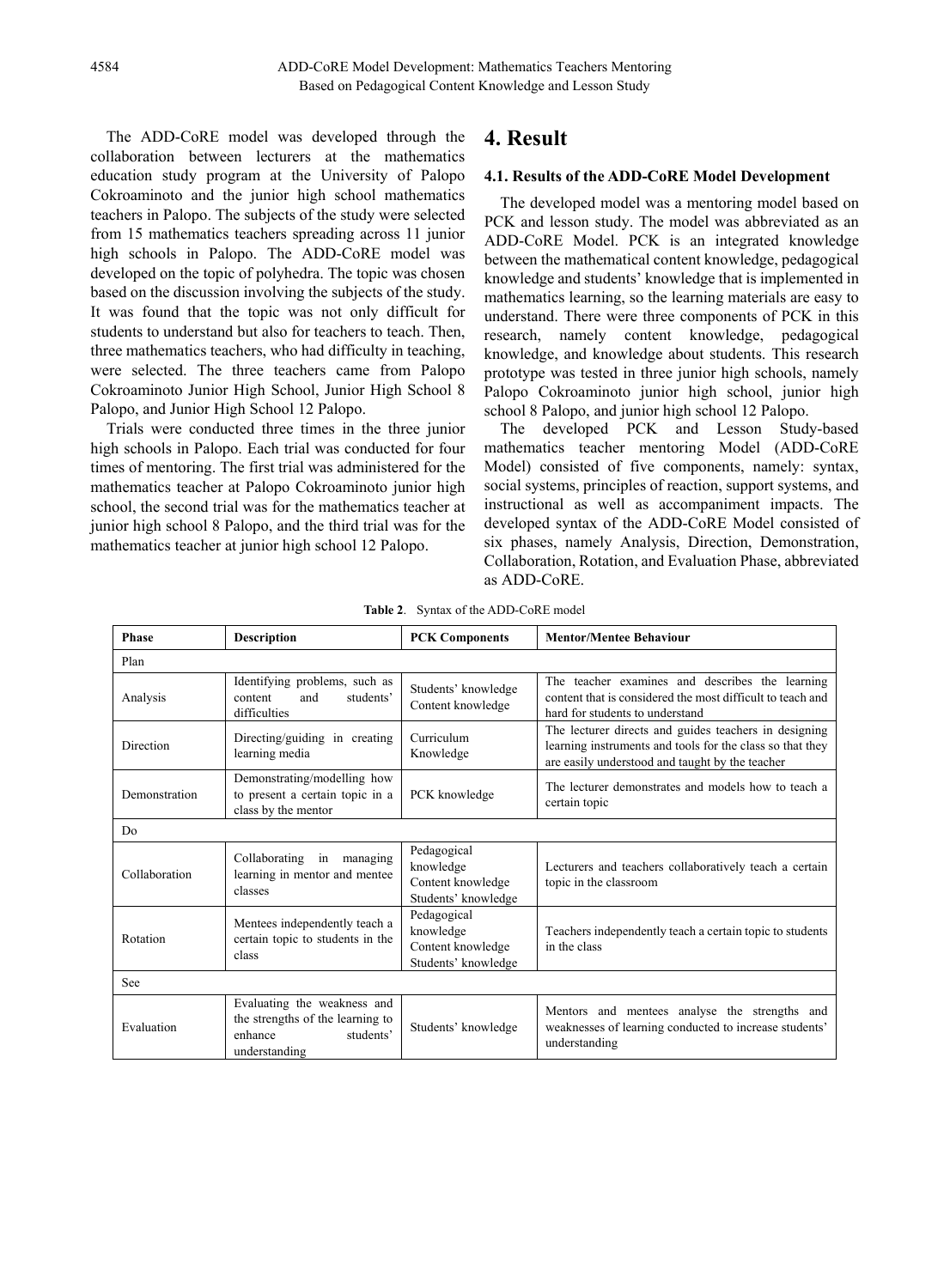**Table 3.** Components of the ADD-CoRE Model

| <b>Social systems</b>                                                                                                                                                                                                                                                   | Social systems contain the role of mentor (lecturer), mentees (teachers), and students, as<br>well as the norms or rules that are needed. The social system developed in the mentoring<br>model of mathematics teachers is based on PCK and lesson study (ADD-CoRE Model).                                                                                                                                         |  |  |  |  |  |
|-------------------------------------------------------------------------------------------------------------------------------------------------------------------------------------------------------------------------------------------------------------------------|--------------------------------------------------------------------------------------------------------------------------------------------------------------------------------------------------------------------------------------------------------------------------------------------------------------------------------------------------------------------------------------------------------------------|--|--|--|--|--|
| a)                                                                                                                                                                                                                                                                      | The lecturer acts as a mentor, partner, and facilitator. The lecturer as a mentor has the role of directing and guiding in developing<br>learning instruments, as well as demonstrating how to use them. The lecturer acts as a partner or peer teacher in teaching students<br>in the classroom, and as a partner in sharing opinions about students' difficulties. The lecturer as a facilitator has the role of |  |  |  |  |  |
| providing analysis to the teacher regarding matters to improve, so the students can understand the content.<br>The teacher plays the role of a mentee, partner, innovator, facilitator, and motivator. The teacher, as a mentee has the role of<br>b)                   |                                                                                                                                                                                                                                                                                                                                                                                                                    |  |  |  |  |  |
| receiving guidance in developing learning instruments and how to teach them. The teacher acts as a partner or fellow lecturer in                                                                                                                                        |                                                                                                                                                                                                                                                                                                                                                                                                                    |  |  |  |  |  |
| teaching students in the classroom. The teacher as a facilitator has the role of educating, teaching, guiding, directing, training,<br>assessing, and evaluating students; providing teaching materials; understanding the difficulties, mistakes and misconceptions of |                                                                                                                                                                                                                                                                                                                                                                                                                    |  |  |  |  |  |
|                                                                                                                                                                                                                                                                         | students; as well as facilitating students in achieving the learning goals. Teacher as innovator plays a role in providing meaningful<br>learning experiences to students through the learning innovations used. The teacher, as a motivator has the role of encouraging or                                                                                                                                        |  |  |  |  |  |
| motivating students to learn, as well as being a role model for students.                                                                                                                                                                                               |                                                                                                                                                                                                                                                                                                                                                                                                                    |  |  |  |  |  |
| $\mathbf{c})$<br>active role in the learning process, both individually and in groups.                                                                                                                                                                                  | Students as contributors have a role in contributing their thoughts to every problem given by the teacher. Students also play an                                                                                                                                                                                                                                                                                   |  |  |  |  |  |
|                                                                                                                                                                                                                                                                         | The principles of reaction are patterns of activities that describe the lecturer's (mentor)<br>reasonable responses to the teacher (mentee). The principle of reaction also relates to the<br>techniques applied by the lecturer in reacting to teacher's activities in the mentoring                                                                                                                              |  |  |  |  |  |
| <b>The Principle of Reaction</b>                                                                                                                                                                                                                                        | process, such as asking questions, answering, responding, advising, modelling, training,<br>and so on. Generally, Joice & Weil $[15]$ stated that the principle of reaction is a guideline<br>for lecturers in respecting and responding stimulus in the form of teacher's behaviour in the                                                                                                                        |  |  |  |  |  |
|                                                                                                                                                                                                                                                                         | mentoring process.<br>The reaction principle of the developed ADD-CoRE model was designed in such a way to support the achievement of mentoring goals.                                                                                                                                                                                                                                                             |  |  |  |  |  |
| The principles of this model reaction, namely the lecturer (mentor):<br>a)                                                                                                                                                                                              | giving attention to topics which are considered difficult to teach by the teacher                                                                                                                                                                                                                                                                                                                                  |  |  |  |  |  |
| b)<br>understanding and responding to what the teacher is doing                                                                                                                                                                                                         |                                                                                                                                                                                                                                                                                                                                                                                                                    |  |  |  |  |  |
| $\mathbf{c})$<br>directing and guiding the teacher in designing learning instruments                                                                                                                                                                                    |                                                                                                                                                                                                                                                                                                                                                                                                                    |  |  |  |  |  |
| $\mathbf{d}$<br>providing opportunities for the teacher to express their opinions<br>e)<br>providing training in how to teach a difficult topic                                                                                                                         |                                                                                                                                                                                                                                                                                                                                                                                                                    |  |  |  |  |  |
| f)<br>seeing the teacher as a partner                                                                                                                                                                                                                                   |                                                                                                                                                                                                                                                                                                                                                                                                                    |  |  |  |  |  |
| showing the teacher's role in the classroom<br>g)                                                                                                                                                                                                                       |                                                                                                                                                                                                                                                                                                                                                                                                                    |  |  |  |  |  |
| h)<br>evaluating teacher's learning in the classroom<br>i)<br>keeping the mentoring atmosphere conducive                                                                                                                                                                |                                                                                                                                                                                                                                                                                                                                                                                                                    |  |  |  |  |  |
|                                                                                                                                                                                                                                                                         | The support system of the ADD-CoRE model is the things that can support the                                                                                                                                                                                                                                                                                                                                        |  |  |  |  |  |
| <b>Support System</b>                                                                                                                                                                                                                                                   | achievement of mentoring goals. They are facilities, materials, instruments, and tools or<br>media                                                                                                                                                                                                                                                                                                                 |  |  |  |  |  |
| The ADD-CoRE model needs the following support system:<br>ADD-CoRE model book<br>a)                                                                                                                                                                                     |                                                                                                                                                                                                                                                                                                                                                                                                                    |  |  |  |  |  |
| Textbooks<br>b)                                                                                                                                                                                                                                                         |                                                                                                                                                                                                                                                                                                                                                                                                                    |  |  |  |  |  |
| Lesson Plan and Lesson Design<br>c)                                                                                                                                                                                                                                     |                                                                                                                                                                                                                                                                                                                                                                                                                    |  |  |  |  |  |
| d)<br>Student worksheets<br>Manipulatives<br>e)                                                                                                                                                                                                                         |                                                                                                                                                                                                                                                                                                                                                                                                                    |  |  |  |  |  |
| f)<br>Observation sheet of the implementation, activities, and PCK<br>g)<br>Questionnaire                                                                                                                                                                               |                                                                                                                                                                                                                                                                                                                                                                                                                    |  |  |  |  |  |
| Accompaniment<br><b>Instructional</b><br>and<br><b>Impacts</b>                                                                                                                                                                                                          | Instructional impacts and accompaniment impacts are the effects that are directly and<br>indirectly felt by the teacher or mentee. According to Joice & Weil [15], the application of a<br>learning model is directed to achieve the optimal learning goals or objectives sustainably.                                                                                                                             |  |  |  |  |  |
|                                                                                                                                                                                                                                                                         | Instructional Impacts of the mathematics teacher mentoring model based on PCK and lesson study (ADD-CoRE Model) are the content                                                                                                                                                                                                                                                                                    |  |  |  |  |  |
|                                                                                                                                                                                                                                                                         | knowledge and pedagogical knowledge as well as the ability to understand the difficulties and misconceptions of students. While the                                                                                                                                                                                                                                                                                |  |  |  |  |  |
| accompaniment impact is that the lecturer and teacher are more confident, competent and creative in their job. Further information is<br>illustrated in Figure 1.                                                                                                       |                                                                                                                                                                                                                                                                                                                                                                                                                    |  |  |  |  |  |
|                                                                                                                                                                                                                                                                         |                                                                                                                                                                                                                                                                                                                                                                                                                    |  |  |  |  |  |
| Pedagogical Knowledge<br>Content Knowledge                                                                                                                                                                                                                              |                                                                                                                                                                                                                                                                                                                                                                                                                    |  |  |  |  |  |
| Student Knowledge<br>ADD-CoRE<br>Self Confidenc                                                                                                                                                                                                                         |                                                                                                                                                                                                                                                                                                                                                                                                                    |  |  |  |  |  |
| Competent & Creative                                                                                                                                                                                                                                                    |                                                                                                                                                                                                                                                                                                                                                                                                                    |  |  |  |  |  |
| Figure 1. Instructional and Accompaniment Impacts of ADD-CoRE model                                                                                                                                                                                                     |                                                                                                                                                                                                                                                                                                                                                                                                                    |  |  |  |  |  |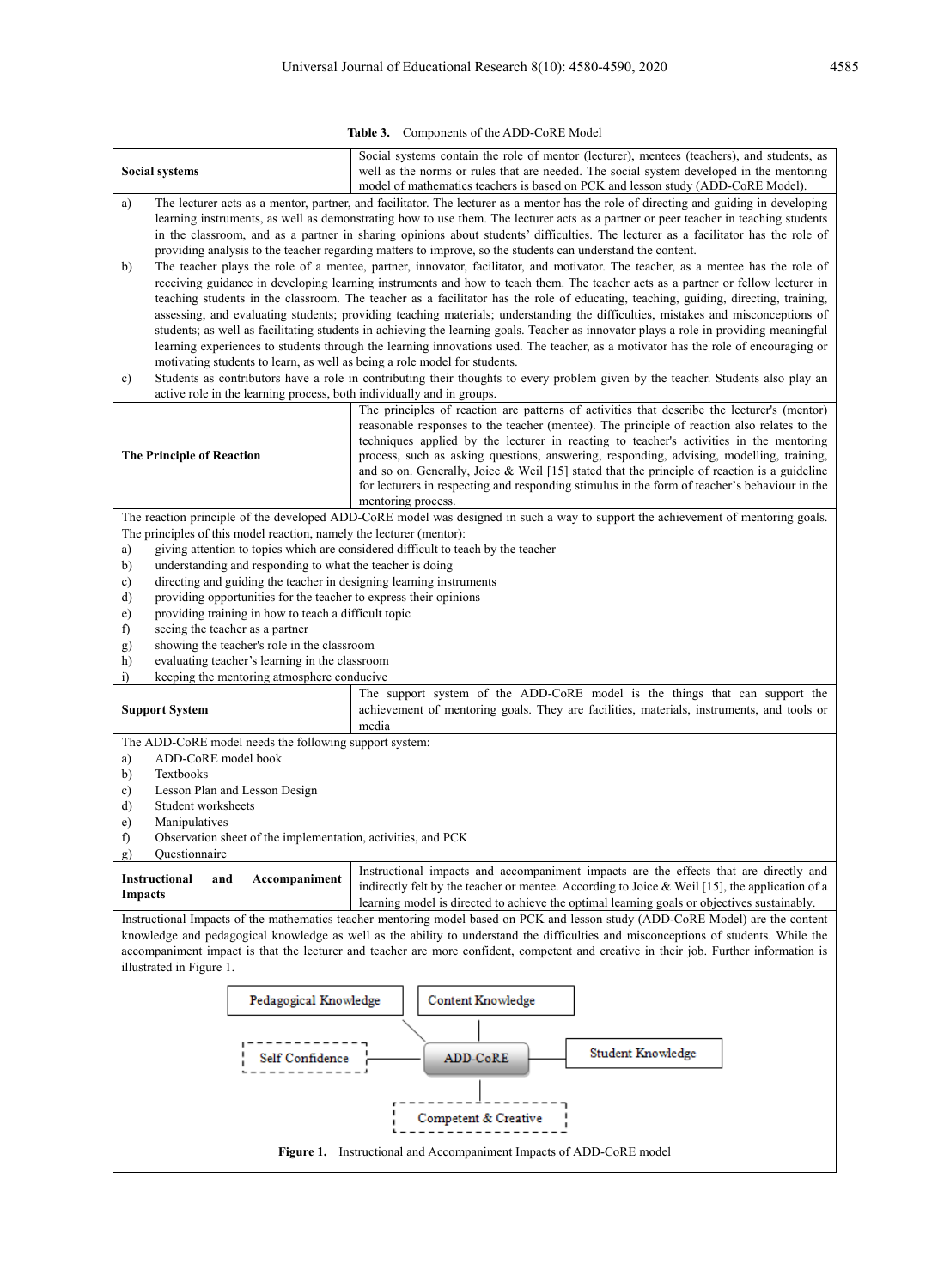#### **4.2. Data Analysis of Trial Results**

#### 4.2.1. Analysis of data validity

The results of the validation data analysis of the ADD-CoRE model and its supporting instruments are as follows.

**Table 4.** Results of Validation Data Analysis of the ADD-CoRE Model

|                                            | <b>Average Validity Score</b> |             |  |  |
|--------------------------------------------|-------------------------------|-------------|--|--|
| <b>Validation Aspects</b>                  | Validator 1                   | Validator 2 |  |  |
| <b>Syntax</b>                              | 4.02                          | 4.0         |  |  |
| Social system                              | 3.75                          | 4.2         |  |  |
| Principles of Reaction                     | 4.02                          | 3.92        |  |  |
| 3.98                                       |                               |             |  |  |
| The ADD-CoRE model is categorised as Valid |                               |             |  |  |

Based on Table 4, it can be stated that the syntax, social system, and principles of the reaction of the ADD-CoRE model were valid. The development of the ADD-CoRE model in the form of syntax, social systems, and the principles of reaction had been through several assessments until it was stated as valid by the validators. The validity results of the ADD-CoRE model in Table 3 are the final validation sheets assessed by two validators.

**Table 5.** Results of Validation Data Analysis of Supporting Instruments

|                                                                                    | <b>Average Validity Score</b> |             |  |  |
|------------------------------------------------------------------------------------|-------------------------------|-------------|--|--|
| <b>Validation Aspects</b>                                                          | Validator 1                   | Validator 2 |  |  |
| <b>Teaching Material</b>                                                           | 3.4                           | 4.0         |  |  |
| <b>Model Books</b>                                                                 | 4.0                           | 4.2         |  |  |
| <b>Student Worksheets</b>                                                          | 3.5                           | 3.8         |  |  |
| Observation Sheet<br>the<br>on<br>Implementation<br>the<br>- of<br>Mentoring Model | 3.5                           | 3.6         |  |  |
| <b>Student Questionnaire</b>                                                       | 3.8                           | 3.7         |  |  |
| Students' Activity Observation<br>Sheet                                            | 4.0                           | 3.8         |  |  |
| V                                                                                  | 3.77                          |             |  |  |
| The ADD-CoRE Model Supporting instruments are<br>categorised as Valid              |                               |             |  |  |

Table 5 above revealed that the results of the validity

analysis of the ADD-CoRE model supporting instruments, such as textbooks, model books, student worksheets, observation sheets of the ADD-CoRE model implementation, students' questionnaire, students' activity observation sheet were classified into the valid category. All aspects for the supporting instruments were in the valid category. Therefore, the supporting media of the ADD-CoRE model was declared to be suitable for use in the trial.

#### 4.2.2. Data Analysis of the ADD-CoRE Model Implementation

Data Analysis of the ADD-CoRE Model Implementation is as follows.

The results of the implementation analysis of the ADD-CoRE model showed that some aspects of the mentoring process were carried out well. Thus, the ADD-CoRE model was practical or feasible to use in mentoring processes, and could be recommended to use by other mentees.

#### 4.2.3. Data Analysis of Teacher Response (Mentee) of the ADD-CoRE Model

Based on the analysis of teacher responses, it was found that the teacher was very satisfied with each step of the ADD-CoRE model and the application of ADD-CoRE model-based learning in the classroom. The teachers believe that the ADD-CoRE model can be applied to the teachers in other schools. The ADD-CoRE mentoring model provides enormous benefits for improving learning in the classroom, especially to improve the teacher's PCK skills. The teacher responses results also illustrated that the ADD-CoRE model can increase teacher confidence because the learning was very well planned so that the teacher was ready to be in the classroom. Therefore, based on the results of the analysis of teacher responses, it was found that the ADD-CoRE model was practical to be used in the mentoring process, and was very appropriate to be used in learning.

|                                         |                                                     | The average level of implementation in meeting 1 to |                                           | Average<br>Total |                                                     |  |
|-----------------------------------------|-----------------------------------------------------|-----------------------------------------------------|-------------------------------------------|------------------|-----------------------------------------------------|--|
| Aspects                                 | Cokroaminoto<br><b>Junior High</b><br><b>School</b> | Junior High<br><b>School 8 Palopo</b>               | <b>Junior High</b><br>School 12<br>Palopo |                  | Category                                            |  |
| Syntax                                  | 2.6                                                 |                                                     | 4.4                                       | 3.3              | Half of the Aspects were<br>Implemented             |  |
| Social system                           | 2.8                                                 | 3.2                                                 | 4.7                                       | 3.6              | Most aspects were implemented                       |  |
| Principles of Reaction                  | 2.7                                                 | 3.7                                                 | 4.8                                       | 3.7              | Most aspects are implemented                        |  |
| <b>Total Level of</b><br>Implementation | 2.7                                                 | 3.3                                                 | 4.6                                       | 3.53             | <b>Aspects were Partially</b><br><b>Implemented</b> |  |

**Table 6.** Results of the ADD-CoRE Model Implementation Data Analysis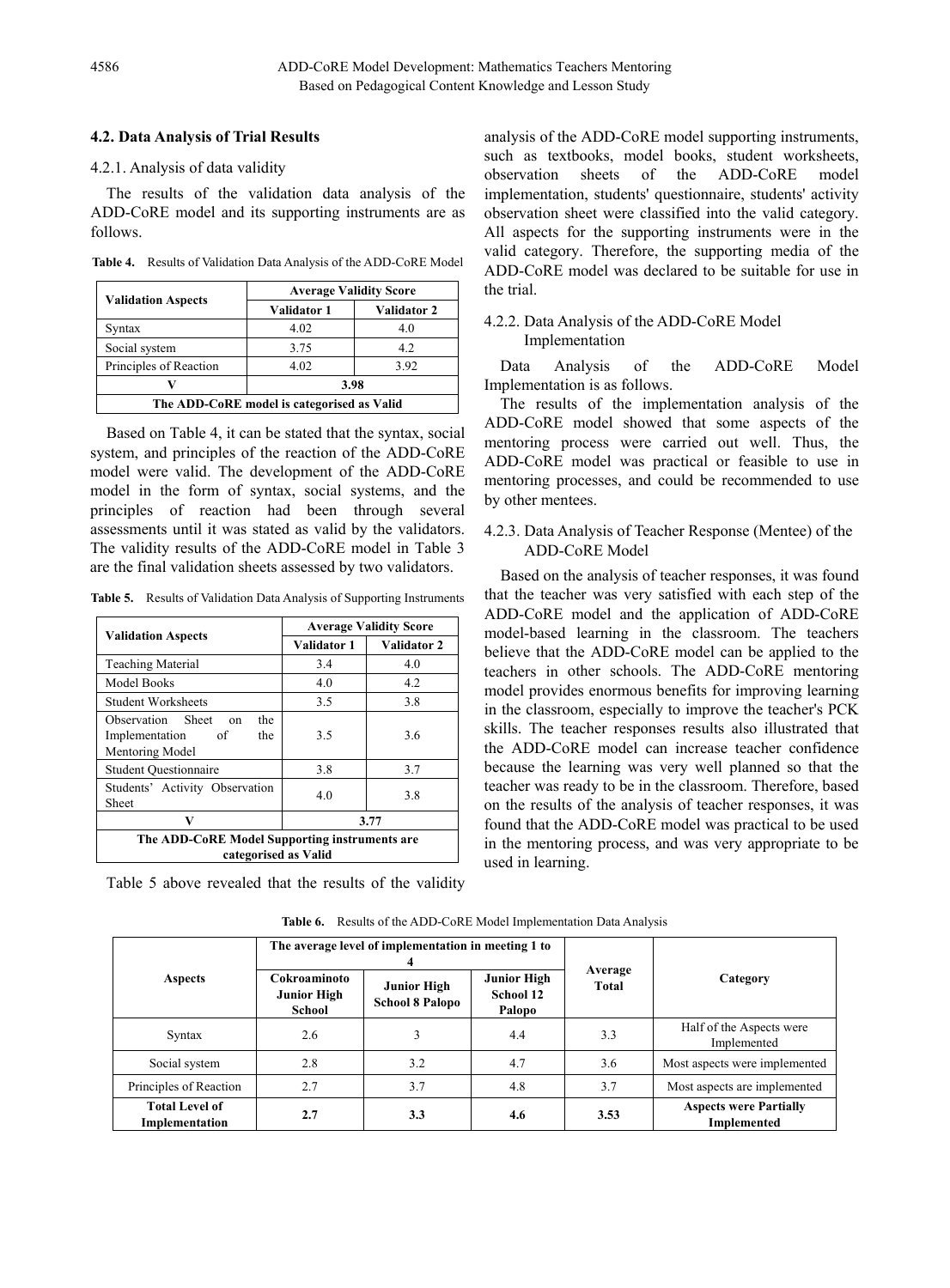#### 4.2.4. Analysis of the Students' Response Data to the Teachers' Learning

The analysis results of the students' responses to the ADD-CoRE model learning-based in the collaboration and rotation stages of the first field trial in SMP Cokroaminoto Palopo indicated that 58% of students had positive responses. The second field trial conducted in SMP Negeri 8 Palopo showed that 73% students gave positive responses and the third field trial in SMP Negeri 12 Palopo revealed that 82% students responded the ADD-CoRE-based learning model positively. Based on the findings, the average of the positive responses to the ADD-CoRE-based learning model in the collaboration and rotation stages was 71%. The result of the students' responses data indicated that the ADD-CoRE-based learning model was effective to be implemented in learning.

#### 4.2.5. Analysis of Students Activities Data

The analysis of students' activities data in learning were described as follow.

**Table 7.** The Analysis Result of Students Activities Data

| Field | <b>Mean percentage of Students</b><br>Activities (%) |         |              |          | Mean |                 |
|-------|------------------------------------------------------|---------|--------------|----------|------|-----------------|
| Trial |                                                      | Meeting | <b>Total</b> | Category |      |                 |
|       |                                                      | 2       | 3            | 4        | (%)  |                 |
| T     | 50.8                                                 | 52      | 52.3         | 53       | 52   | Not<br>engaged  |
| П     | 67                                                   | 69      | 72           | 72       | 70   | Engaged         |
| Ш     | 85                                                   | 85      | 90           | 92       | 88   | Very<br>Engaged |
| Mean  | 67.6                                                 | 68.7    | 71.4         | 72.3     | 70   | Engaged         |

The analysis results of students' activities data indicated that the students' activities were categorized as engaged (active). The findings showed that the ADD-CoRE-based learning model was effective to be applied in learning.

4.2.6. Data analysis of Students' Mathematics Test Result

Figure 2 described the mean of the students' results in three schools (three field trials).

Figure 2 showed that the students' activities in the first field trial (SMP Cokroaminoto Palopo) did not achieve the minimum criteria of mastery learning criteria. It was seen from the mean of post-test (62.24), which was below the minimum criteria of mastery learning criteria (65). However, the students learning outcomes in the schools showed an improvement.

The data presented in Figure 2 were obtained from the students' learning outcomes carried out in four lessons for each field trial. The first field trial showed an unsatisfactory result; however, it was improved in the second and third field trial. The third trial conducted in SMPN 12 Palopo indicated that the learning outcome of over 85% of students was higher than 65 (the minimum mastery learning criteria). Thus, the ADD-CoRE-based

learning model was effective to be implemented in learning.



**Figure 2.** Mean score of the students' learning outcomes

#### **4.3. Research Findings Discussion**

- 4.3.1. Research Findings Observation of Pedagogical Content Knowledge
- a. Knowledge of subject matter

The definition accuracy was found in the first field trial in SMP Cokroaminoto Palopo.

Teacher : Which are the cube sides?

Student : The sides are the edges, Miss.

Teacher : It is incorrect; the cube sides are the planes.

- Do you know the volume of a cube?
- Student : Side x side x side, Miss.
- Teacher : Yes. It's correct.

Based on the teacher and student' discussion, the teacher commented that the student answer was wrong when s/he said the side was the length of the cube edge. However, the teacher stated that it was correct when the students mentioned that the formula of the cube volume was the side to the power of 3. The teacher should emphasize to the student that the length of the cube edge was equal to the length of the side to avoid misconception. Therefore, the cube volume was the side length to the power of 3. The concepts, formula, and procedures used by the teacher in mathematics learning process were correct and accurate.

In the second field trial in SMPN 8 Palopo, the teacher started the class by showing the learning manipulative of a cube. The teacher explained the accuracy definition by mentioning that the cube length or a unit cube in the cube length was three, the width or a unit cube in width was three, and the height was three. The teacher should direct the student to think that the length, width, and height of the cube had the same length, namely three-unit cubes. L, W and H were named as the side. Thus, the cube volume was length x width x height equal to side x side x side. However, the concept, formula and procedures applied were correct and accurate.

In the third field trial at SMPN 12 Palopo; the facts, definition and mathematics symbols related to the material were explained accurately. Also, the simple language was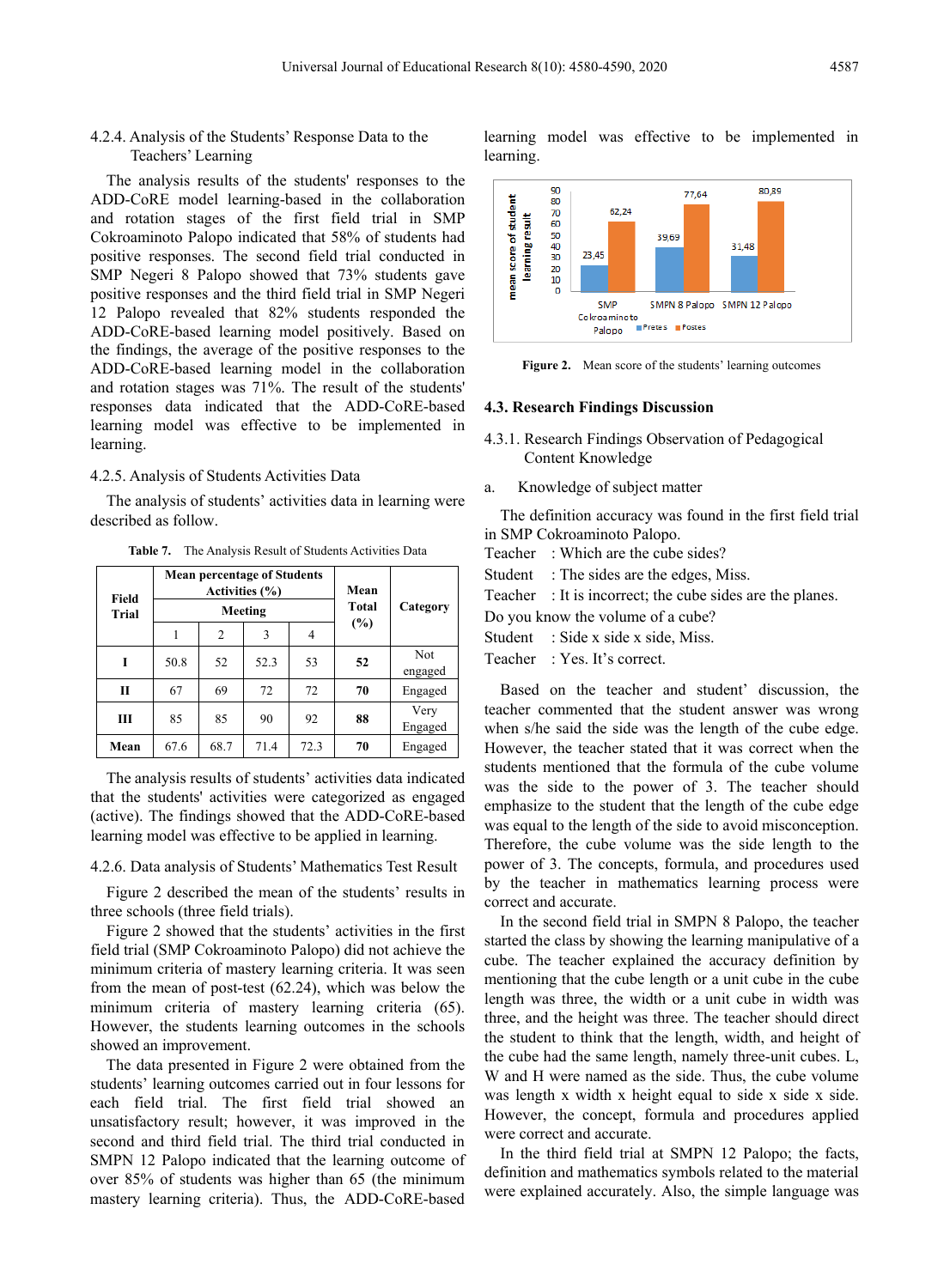used to help the students understand the materials easily. The related concepts, formula and procedures were correct. These were based on the students' answers about the cube volume, namely  $L \times W \times H$ , the teacher emphasized that  $LWH = LHW$ .

Based on the description of the subject matter knowledge, the three teachers explained the materials properly because they had applied the analyzing stages of ADD-CoRE-based learning model. In the stages, the teacher and lecturers identify the material difficulties to avoid inaccuracy definition, concept, and procedures. As Kell & Forsberg's research findings [18] reported that the participant needs someone to talk about his/her learning when s/he needs it. The mentor became not only a friend to share stories but also a professional person who guide, help, encourage and consider about the learning materials.

#### b. Knowledge of pedagogy

In the first field trial, the learning steps conducted by the teacher were coherent, interesting, and scientific (observing, asking, trying, reasoning and presenting) by scaffolding. The materials were not explained directly; however, the teacher gave feedback to the students. The questions were made to attract the students' attention, and the given problems were clear, appropriate and related to real life.

In the second and third field trial, the similar learning steps were undertaken, namely the concept of the cube and cuboid area presented through visual media. The video showed examples of three-dimensional geometry around the students. The teacher also presented a learning video consisting of ways to determine the cuboid volume using a unit cube. In addition, the teacher gave the same learning manipulatives as seen on the video to allow students determining the volume of polyhedron. The student worksheets were as a means for students to discover the formula of the volume and surface area of three-dimensional geometry. The teacher only provided limited assisted to the students, particularly in the difficult parts, using scaffolding technique. The teacher employed guided inquiry method and peer tutor in the learning process to make the students understand the learning material easily. According to Ma'rufi [19-20], teachers played essential roles in developing the students' knowledge and mathematical skills. The improvement of teachers' pedagogy knowledge was one of the solutions to conduct the roles. One of the ways that can be done by teachers in order to improve pedagogy is to transform their pedagogy with reflective action or reflective thinking toward their instructional practices so that they can construct their professional development as a professional teacher [21-22].

#### c. Knowledge of student

Students experienced difficulty when answering the question of "how many unit cubes to fill the cuboid?".

Students had difficulty and did not recall that the solution was by multiplying the length, width, and height. The source of students' difficulty was when linking the number of unit cubes in one cuboid or cube to the multiplication of the length, width, and height. When this difficulty occurred, the teacher told students to try by themselves using the manipulatives provided. The teacher asked students to try whether the length =  $3 \text{ cm}$ , the width =  $3 \text{ cm}$ , and the height = 3 cm, then the number of cube units in the three-dimensional geometry was 27. The number of 27 was the product of length, width, and height of the cube or cuboid. According to Ma'rufi [23], effective teachers are those who can master the learning materials and how to convey it to students; thus, students can understand the material without misconceptions.

Students' difficulty was also found in the operation of algebra and integers. Many students found that algebraic operations were challenging. The teacher overcame this issue by the peers in each group. Peers would explain the method to their friends with difficulties. Thus, students can be sure of the answers they get by discussing with peers related to algebraic operations used in the problem solving process carried out. Therefore, students will be more confident of the solutions obtained [24].

## 4.3.2. The Validity, Practicality and Effectiveness of the ADD-CoRE Model

The analysis results of validity and trial data showed that the ADD-CoRE model met all indicators of validity, practicality, and effectiveness. The validation results of the two assessments showed that both validators established that the syntax, social system, the principle of reaction, and supporting instruments such as textbooks, model books, worksheets, observation sheets and questionnaires were valid.

The results of the practicality analysis indicated the teacher's response to the ADD-CoRE model was excellent. The teacher provided positive responses to the ADD-CoRE model and recommended to other teachers because each step of the ADD-CoRE model was meaningful for the mentees. The teacher thought they were closer to the mentors and were guided and directed well in designing the learning. This case is in line wih Anwer's opinion [12], who argued that a mentor is more than a teacher. S/he facilitates someone by knowledge sharing, guidance; direction based on her/his experiences over the years. The key indicator for effective mentoring is "a good relationship between mentor-mentee".

The results of the practicality analysis also showed that some aspects of the mentoring process were well implemented. So, the ADD-CoRE model was classified as practical or appropriate to use in the mentoring process, and can be recommended for other mentees. Furthermore, these results indicated that the interaction between mentor and mentee run well. Mentoring cannot be adequately implemented if the interaction between mentor and mentee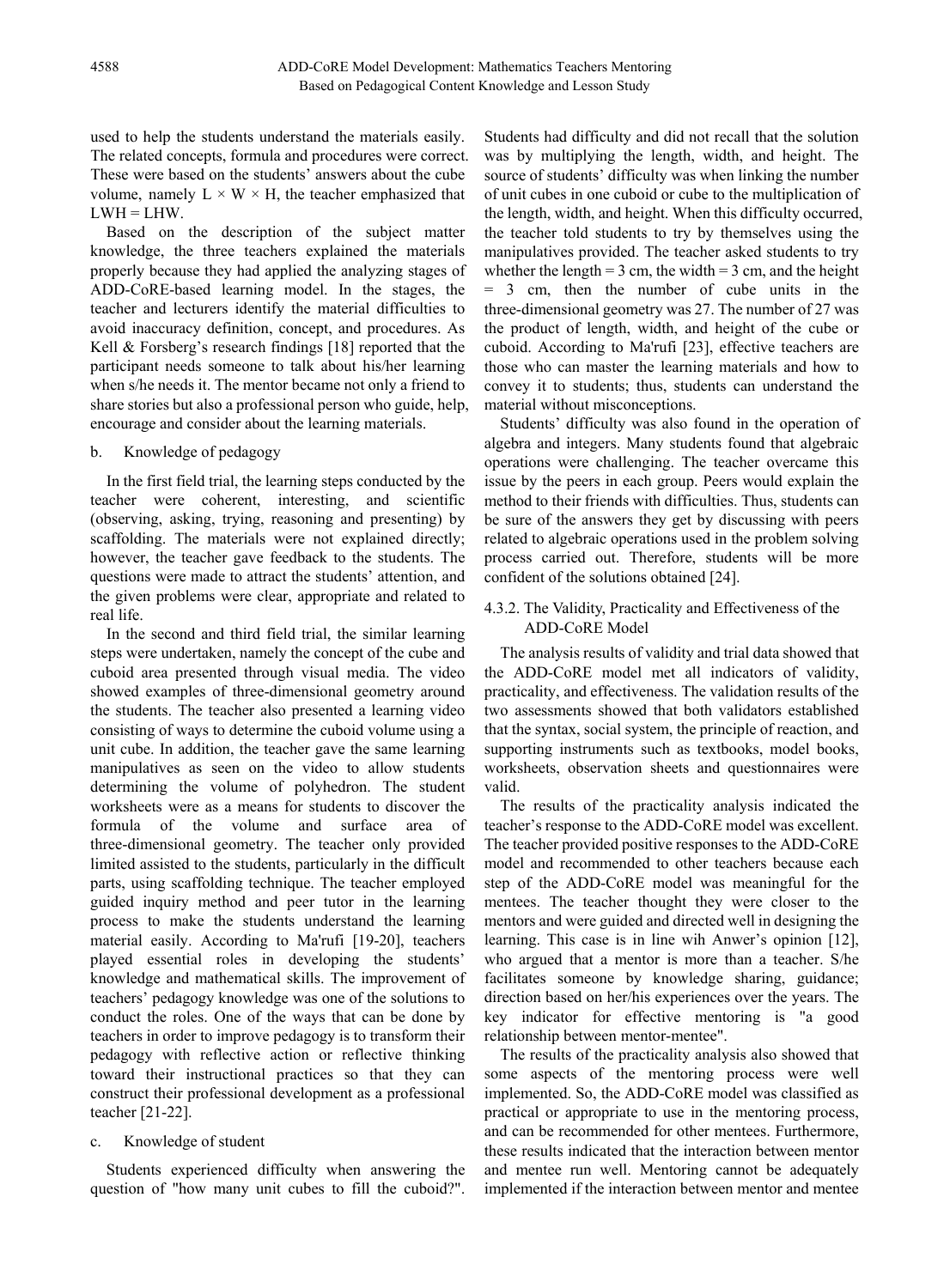is not well established. Both should be cooperative and share mutual trust. This finding agrees with Pitton in Richards [25], who argued that the interaction between mentor and mentee must be based on trust. Trust and open communication are the virtue of mentoring.

The data concerning the effectiveness analysis reported that the ADD-CoRE model was effective to use in the learning process. This conclusion was based on the analysis of student responses, student activities, and student learning outcomes tests. Students responded positively to the ADD-CoRE-based learning model. Besides, students were also engaged in the activities after the trial employing ADD-CoRE-based learning model. In the final trial conducted at SMPN 12 Palopo, more than 85% of the students score above 65 (the minimum criteria of mastery learning).

## **5. Conclusions**

The ADD-CoRE model was developed by the collaboration between the lecturers of mathematics education study program and junior high school mathematics teachers in Palopo. The results of the development of the teacher mentoring model based on PCK and lesson study (ADD-CoRE models) satisfied the criteria of validity, effectiveness, and practicality. The results are presented as follows.

The ADD-CoRE model met the validity criteria based on the assessment results of the validators. It also satisfied the practicality criteria based on the teacher's responses, the model feasibility, and the observation results of the teacher's PCK. In addition, it fulfilled the effectiveness criteria following the student responses, student activities in learning, and students' learning outcomes on the material of polyhedron.

The ADD-CoRE Model syntax consisted of six phases, namely (a) Analysis, (b) Direction, (c) Demonstration, (d) Collaboration, (e) Rotation, and (f) Evaluation.

## **Acknowledgments**

The research team would like to thank the Directorate of Research and Community Service at the Ministry of Research, Technology and Higher Education for financing this multi-year research through excellent primary research grant of higher education. We also would like to extend our gratitude to the junior high school mathematics teachers and lecturers who have been involved in data collection.

# **REFERENCES**

[1] Ball, D. L., & Bass, H. Interweaving content and pedagogy in teaching and learning to teach: knowing and using mathematics. In J. Boaler (Ed.), Multiple perspectives on mathematics teaching and learning. Westport, UK: Ablex. 83–104, 2000.

- [2] Kilic, H. Preservice secondary mathematics teachers' Turkish Online Journal of Qualitative Inquiry, Vol. 2, No. 2, 2011.
- [3] Syamsuddin, A., Juniati, D., & Siswono, T. Y. E., Understanding the Problem Solving Strategy Based on Cognitive Style as a Tool to Investigate Reflective Thinking Process of Prospective Teacher. Universal Journal of Educational Research, Vol. 8, No. 6, 2614-2620, 2020.
- [4] Syamsuddin, A. Describing taxonomy of reflective thinking for field dependent-prospective mathematics teacher in solving mathematics problem. International Journal of Scientific & Technology Research, Vol. 9, No. 3, 4418-4421, 2020.
- [5] Hawkins, W. J. An investigation of primary teachers' pedagogical content knowledge when teaching measurement to years three and four. In 12th International Congress on Mathematical Education. ICME, Korea National Univeristy of Education, 1874-1883, 2012.
- [6] Ma'rufi. Podagogical content knowledge (PCK): special knowledge type of teaching effective learning (case study of high school). International Journal of Library Science Vol. 14, Issue 2, 2016.
- [7] Lewis, C. Lesson study: A handbook of teacher-led instructional change. Philadelphia: Research for Better Schools, 2002.
- [8] Lewis, C., Perry, R., Hurd, J., & O'Connell, M. P. Lesson study comes of age in North America. Phi delta kappan, Vol. 88, No. 4, 273-281, 2006.
- [9] Ma, L. Knowing and teaching elementary mathematics: teachers' understanding of fundamental mathematics in China and the United States. New York: Routledge, 1999.
- [10] Stevens, B. B. A. The development of pedagogical content knowledge of a mathematics teaching intern: The role of collaboration, curriculum, and classroom context. Doctoral dissertation, University of Missouri--Columbia, 2005.
- [11] Magnusson, S., Krajcik, J., & Borko, H. Nature, sources, and development of pedagogical content knowledge for science teaching. In J. Gess-Newsome & N. G. Lederman (Eds.), Examining pedagogical content knowledge. Washington, DC: National Academy Press, 95–132, 1999.
- [12] Anwer, M., Hong, S. H. E. N., Alwi, S., & Raza, D. Factors of effective mentoring: an empirical study of post-graduate faculty and students in pakistan. New Horizons, Vol. 11, No. 1, 41-58, 2017.
- [13] Manzar-Abbass, S. S., Ahmed, S., & Malik, N. A. Primary school teachers'perceptions about mentors'role in their professional development. New Horizons, Vol. 11, No. 2, 47-109, 2017.
- [14] Plomp, Tjeerd. Educational and training system design. Enschede, The Netherlands: Univercity of Twente, 1997.
- [15] Joyce, B. & Weil, M. Models of teaching. Boston: Allyn and Bacon, 1992.
- [16] Darwis. Model pembelajaran matematika dengan